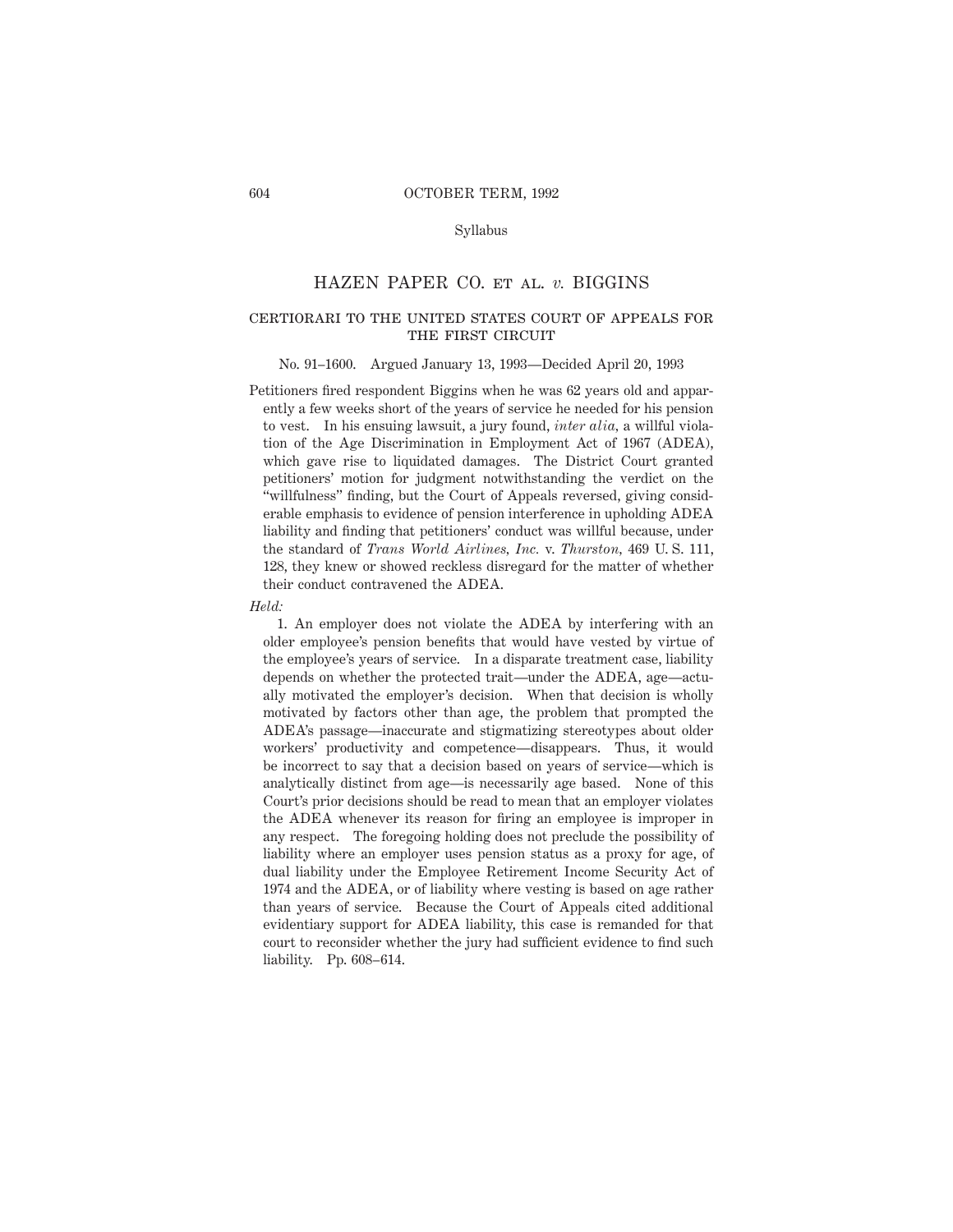#### Syllabus

2. The *Thurston* "knowledge or reckless disregard" standard for liquidated damages applies not only where the predicate ADEA violation is a formal, facially discriminatory policy, as in *Thurston,* but also where it is an informal decision by the employer that was motivated by the employee's age. Petitioners have not persuaded this Court that *Thurston* was wrongly decided or that the Court should part from the rule of *stare decisis.* Applying the *Thurston* standard to cases of individual discrimination will not defeat the two-tiered system of liability intended by Congress. Since the ADEA affords an employer a "bona fide occupational qualification" defense, and exempts certain subject matters and persons, an employer could incorrectly but in good faith and nonrecklessly believe that the statute permits a particular age-based decision. Nor is there some inherent difference between this case and *Thurston* to cause a shift in the meaning of the word "willful." The distinction between the formal, publicized policy in *Thurston* and the undisclosed factor here is not such a difference, since an employer's reluctance to acknowledge its reliance on the forbidden factor should not cut *against* imposing a penalty. Once a "willful" violation has been shown, the employee need not additionally demonstrate that the employer's conduct was outrageous, provide direct evidence of the employer's motivation, or prove that age was the predominant, rather than a determinative, factor in the employment decision. Pp. 614–617.

953 F. 2d 1405, vacated and remanded.

O'CONNOR, J., delivered the opinion for a unanimous Court. KENNEDY, J., filed a concurring opinion, in which Rehnquist, C. J., and Thomas, J., joined, *post,* p. 617.

*Robert B. Gordon* argued the cause for petitioners. With him on the briefs were *John M. Harrington, Jr.,* and *John H. Mason.*

*Maurice M. Cahillane, Jr.,* argued the cause for respondent. With him on the briefs were *John J. Egan, Edward J. McDonough, Jr.,* and *Eileen Z. Sorrentino.*

*John R. Dunne* argued the cause for the United States et al. as *amici curiae* urging affirmance. With him on the brief were *Solicitor General Starr, Deputy Solicitor Gen-*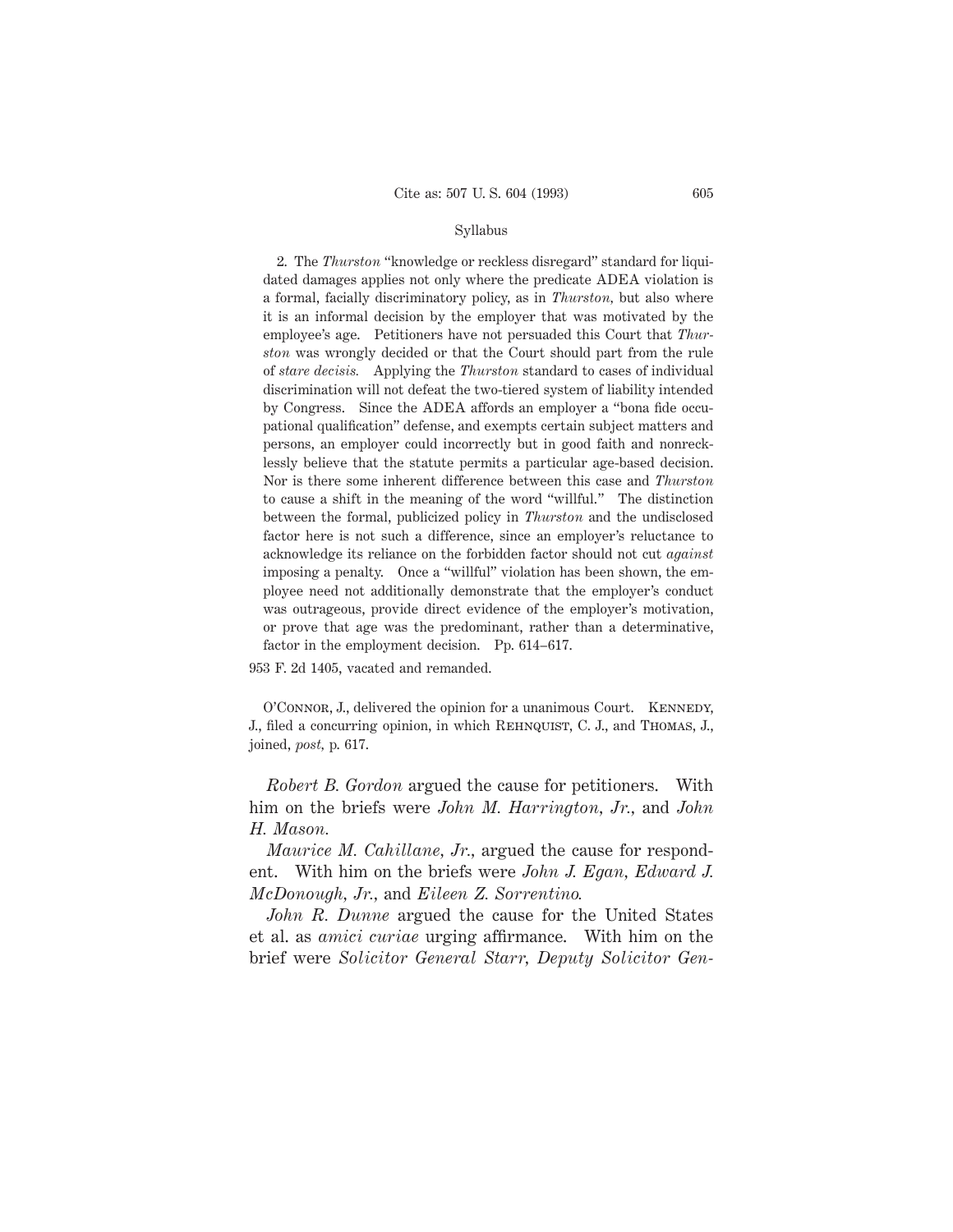*eral Roberts, Edward C. DuMont, Donald R. Livingston,* and *Gwendolyn Young Reams.*\*

# JUSTICE O'CONNOR delivered the opinion of the Court.

In this case we clarify the standards for liability and liquidated damages under the Age Discrimination in Employment Act of 1967 (ADEA), 81 Stat. 602, as amended, 29 U. S. C. § 621 *et seq.*

Petitioner Hazen Paper Company manufactures coated, laminated, and printed paper and paperboard. The company is owned and operated by two cousins, petitioners Robert Hazen and Thomas N. Hazen. The Hazens hired respondent Walter F. Biggins as their technical director in 1977. They fired him in 1986, when he was 62 years old.

Respondent brought suit against petitioners in the United States District Court for the District of Massachusetts, alleging a violation of the ADEA. He claimed that age had been a determinative factor in petitioners' decision to fire him. Petitioners contested this claim, asserting instead that respondent had been fired for doing business with competitors of Hazen Paper. The case was tried before a jury, which rendered a verdict for respondent on his ADEA claim and also found violations of the Employee Retirement Income Security Act of 1974 (ERISA), 88 Stat. 895, § 510, 29 U. S. C. § 1140, and state law. On the ADEA count, the jury specifically found that petitioners "willfully" violated the statute. Under  $\S 7(b)$  of the ADEA, 29 U.S.C.  $\S 626(b)$ , a "willful" violation gives rise to liquidated damages.

I

<sup>\*</sup>*Robert E. Williams, Douglas S. McDowell,* and *Mona C. Zeiberg* filed a brief for the Equal Employment Advisory Council et al. as *amici curiae* urging reversal.

Briefs of *amici curiae* urging affirmance were filed for the American Association of Retired Persons by *Steven S. Zaleznick* and *Cathy Ventrell-Monsees;* and for the National Employment Lawyers Association by *Paul H. Tobias.*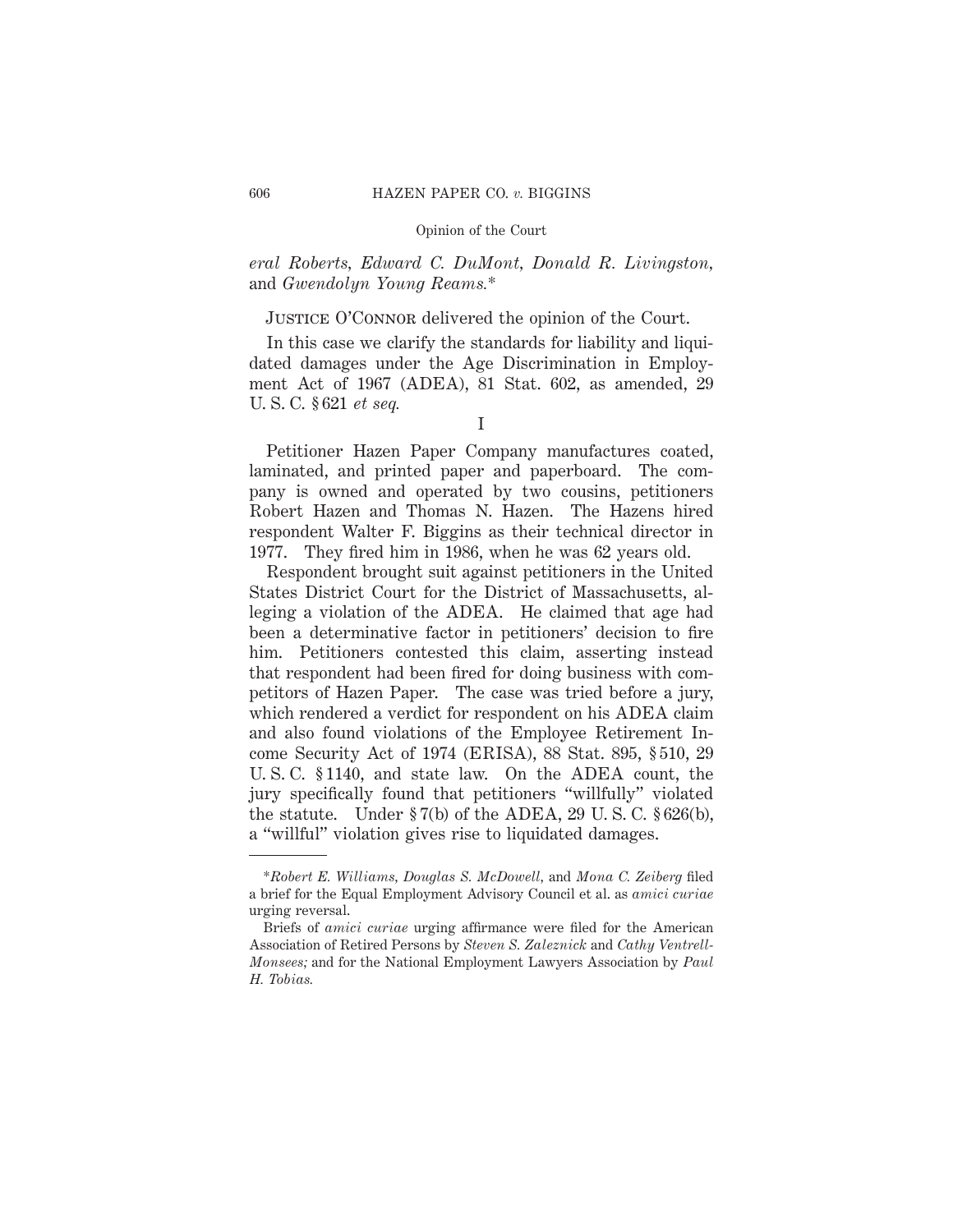Petitioners moved for judgment notwithstanding the verdict. The District Court granted the motion with respect to a state-law claim and the finding of "willfulness" but otherwise denied it. An appeal ensued. 953 F. 2d 1405 (CA1 1992). The United States Court of Appeals for the First Circuit affirmed judgment for respondent on both the ADEA and ERISA counts, and reversed judgment notwithstanding the verdict for petitioners as to "willfulness."

In affirming the judgments of liability, the Court of Appeals relied heavily on the evidence that petitioners had fired respondent in order to prevent his pension benefits from vesting. That evidence, as construed most favorably to respondent by the court, showed that the Hazen Paper pension plan had a 10-year vesting period and that respondent would have reached the 10-year mark had he worked "a few more weeks" after being fired. *Id.,* at 1411. There was also testimony that petitioners had offered to retain respondent as a consultant to Hazen Paper, in which capacity he would not have been entitled to receive pension benefits. *Id.,* at 1412. The Court of Appeals found this evidence of pension interference to be sufficient for ERISA liability, *id.*, at 1416, and also gave it considerable emphasis in upholding ADEA liability. After summarizing all the testimony tending to show age discrimination, the court stated:

"Based on the foregoing evidence, the jury could reasonably have found that Thomas Hazen decided to fire [respondent] before his pension rights vested and used the confidentiality agreement [that petitioners had asked respondent to sign] as a means to that end. The jury could also have reasonably found that age was inextricably intertwined with the decision to fire [respondent]. If it were not for [respondent's] age, sixty-two, his pension rights would not have been within a hairbreadth of vesting. [Respondent] was fifty-two years old when he was hired; his pension rights vested in ten years." *Id.,* at 1412.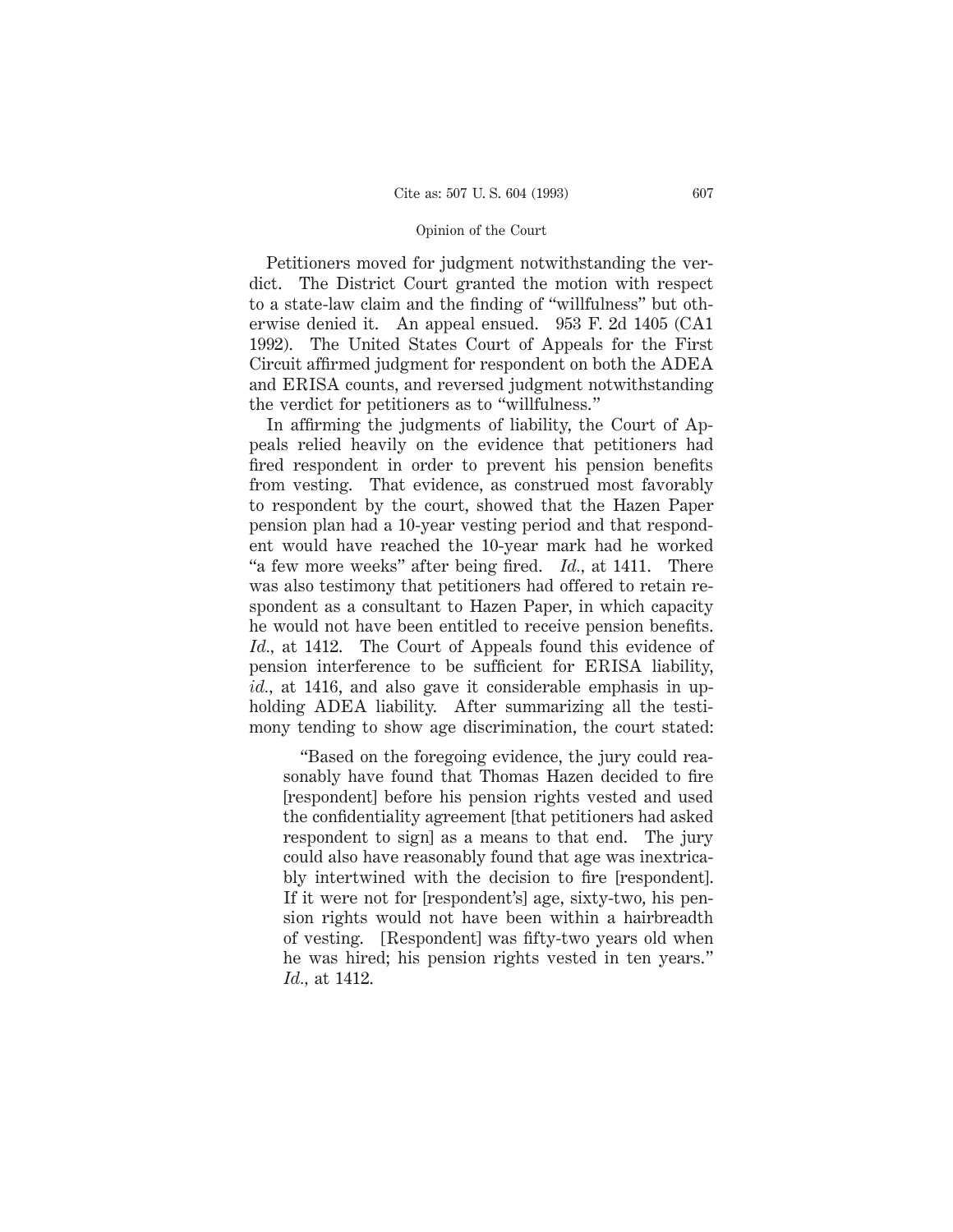As to the issue of "willfulness" under § 7(b) of the ADEA, the Court of Appeals adopted and applied the definition set out in *Trans World Airlines, Inc.* v. *Thurston,* 469 U. S. 111 (1985). In *Thurston,* we held that the airline's facially discriminatory job-transfer policy was not a "willful" ADEA violation because the airline neither "knew [nor] showed reckless disregard for the matter of whether" the policy contravened the statute. *Id.,* at 128 (internal quotation marks omitted). The Court of Appeals found sufficient evidence to satisfy the *Thurston* standard, and ordered that respondent be awarded liquidated damages equal to and in addition to the underlying damages of \$419,454.38. 953 F. 2d, at 1415–1416.

We granted certiorari to decide two questions. 505 U. S. 1203 (1992). First, does an employer's interference with the vesting of pension benefits violate the ADEA? Second, does the *Thurston* standard for liquidated damages apply to the case where the predicate ADEA violation is not a formal, facially discriminatory policy, as in *Thurston,* but rather an informal decision by the employer that was motivated by the employee's age?

### II

# A

The Courts of Appeals repeatedly have faced the question whether an employer violates the ADEA by acting on the basis of a factor, such as an employee's pension status or seniority, that is empirically correlated with age. Compare *White* v. *Westinghouse Electric Co.,* 862 F. 2d 56, 62 (CA3 1988) (firing of older employee to prevent vesting of pension benefits violates ADEA); *Metz* v. *Transit Mix, Inc.,* 828 F. 2d 1202 (CA7 1987) (firing of older employee to save salary costs resulting from seniority violates ADEA), with *Williams* v. *General Motors Corp.,* 656 F. 2d 120, 130, n. 17 (CA5 1981) ("[S]eniority and age discrimination are unrelated.... We state without equivocation that the seniority a given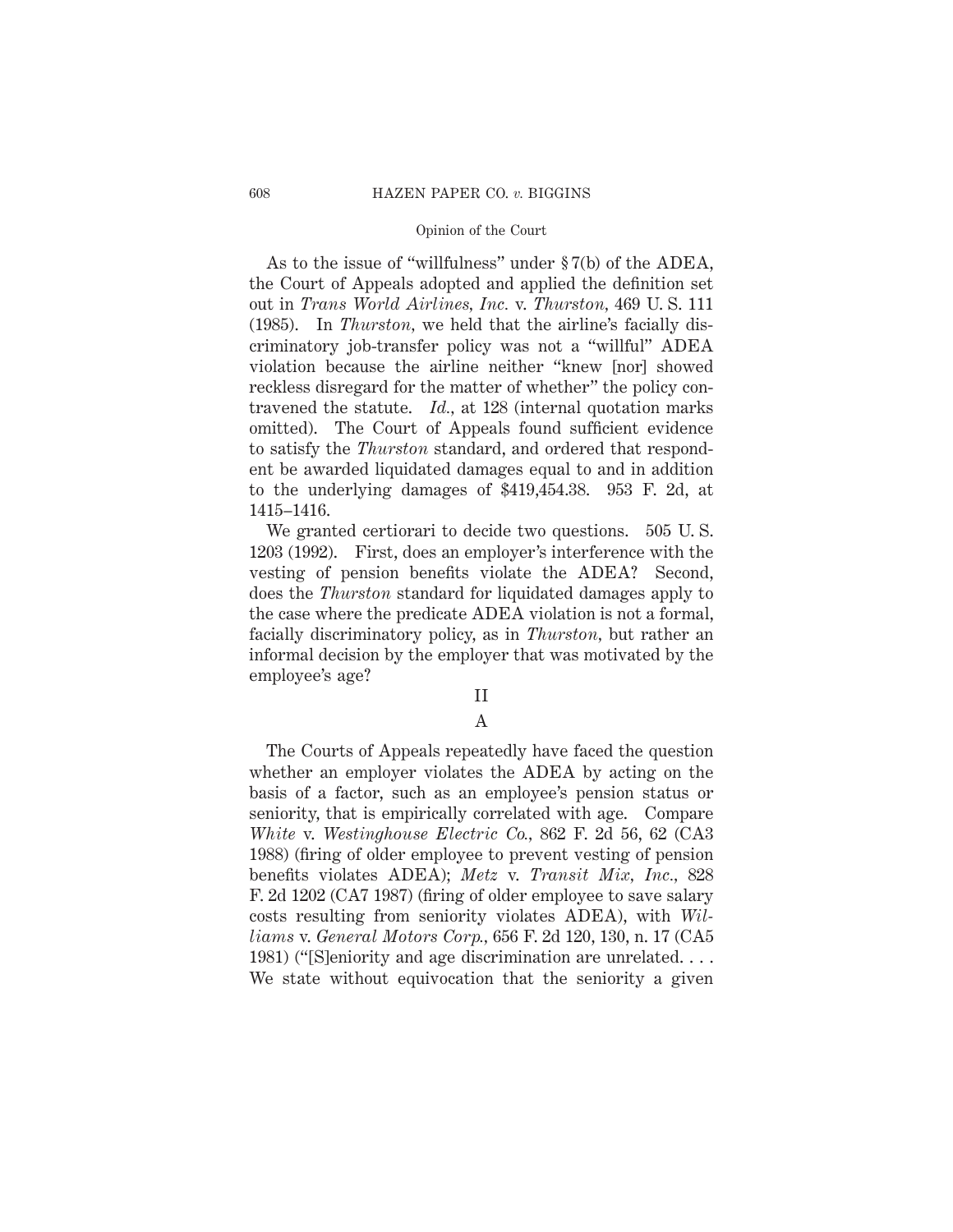plaintiff has accumulated entitles him to no better or worse treatment in an age discrimination suit"), cert. denied, 455 U. S. 943 (1982); *EEOC* v. *Clay Printing Co.,* 955 F. 2d 936, 942 (CA4 1992) (emphasizing distinction between employee's age and years of service). We now clarify that there is no disparate treatment under the ADEA when the factor motivating the employer is some feature other than the employee's age.

We long have distinguished between "disparate treatment" and "disparate impact" theories of employment discrimination.

" 'Disparate treatment' . . . is the most easily understood type of discrimination. The employer simply treats some people less favorably than others because of their race, color, religion [or other protected characteristics.] Proof of discriminatory motive is critical, although it can in some situations be inferred from the mere fact of differences in treatment....

"[C]laims that stress 'disparate impact' [by contrast] involve employment practices that are facially neutral in their treatment of different groups but that in fact fall more harshly on one group than another and cannot be justified by business necessity. Proof of discriminatory motive . . . is not required under a disparate-impact theory." *Teamsters* v. *United States,* 431 U. S. 324, 335– 336, n. 15 (1977) (citation omitted) (construing Title VII of Civil Rights Act of 1964).

The disparate treatment theory is of course available under the ADEA, as the language of that statute makes clear. "It shall be unlawful for an employer . . . to fail or refuse to hire or to discharge any individual or otherwise discriminate against any individual with respect to his compensation, terms, conditions, or privileges of employment, *because of such individual's age.*" 29 U. S. C. § 623(a)(1) (emphasis added). See *Thurston, supra,* at 120–125 (affirming ADEA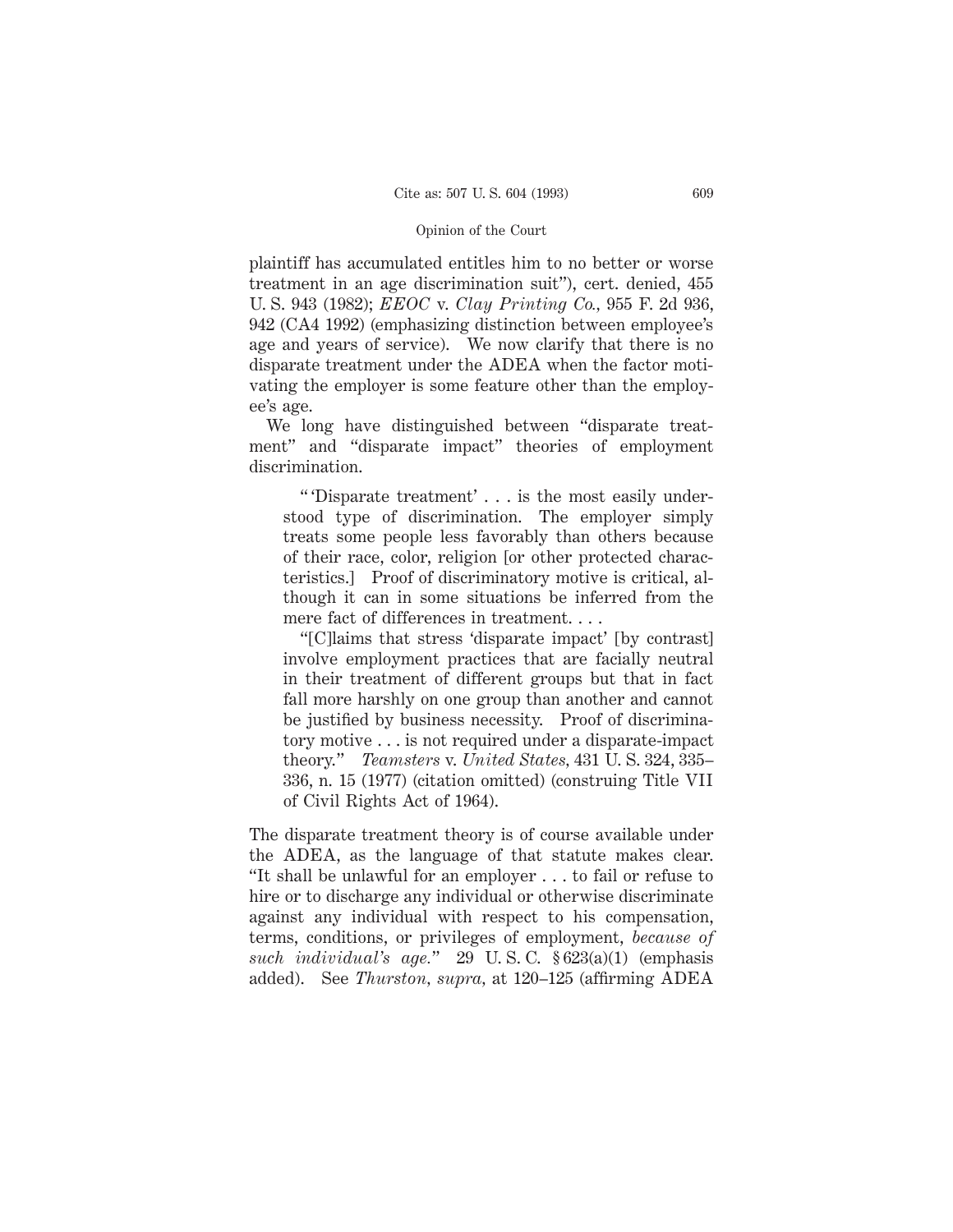liability under disparate treatment theory). By contrast, we have never decided whether a disparate impact theory of liability is available under the ADEA, see *Markham* v. *Geller*, 451 U.S. 945 (1981) (REHNQUIST, J., dissenting from denial of certiorari), and we need not do so here. Respondent claims only that he received disparate treatment.

In a disparate treatment case, liability depends on whether the protected trait (under the ADEA, age) actually motivated the employer's decision. See, *e. g., United States Postal Service Bd. of Governors* v. *Aikens,* 460 U. S. 711 (1983); *Texas Dept. of Community Affairs* v. *Burdine,* 450 U. S. 248, 252–256 (1981); *Furnco Constr. Corp.* v. *Waters,* 438 U. S. 567, 576–578 (1978). The employer may have relied upon a formal, facially discriminatory policy requiring adverse treatment of employees with that trait. See, *e. g., Thurston, supra; Los Angeles Dept. of Water and Power* v. *Manhart,* 435 U. S. 702, 704–718 (1978). Or the employer may have been motivated by the protected trait on an ad hoc, informal basis. See, *e. g., Anderson* v. *Bessemer City,* 470 U. S. 564 (1985); *Teamsters, supra,* at 334–343. Whatever the employer's decisionmaking process, a disparate treatment claim cannot succeed unless the employee's protected trait actually played a role in that process and had a determinative influence on the outcome.

Disparate treatment, thus defined, captures the essence of what Congress sought to prohibit in the ADEA. It is the very essence of age discrimination for an older employee to be fired because the employer believes that productivity and competence decline with old age. As we explained in *EEOC* v. *Wyoming,* 460 U. S. 226 (1983), Congress' promulgation of the ADEA was prompted by its concern that older workers were being deprived of employment on the basis of inaccurate and stigmatizing stereotypes.

"Although age discrimination rarely was based on the sort of animus motivating some other forms of discrimination, it was based in large part on stereotypes unsup-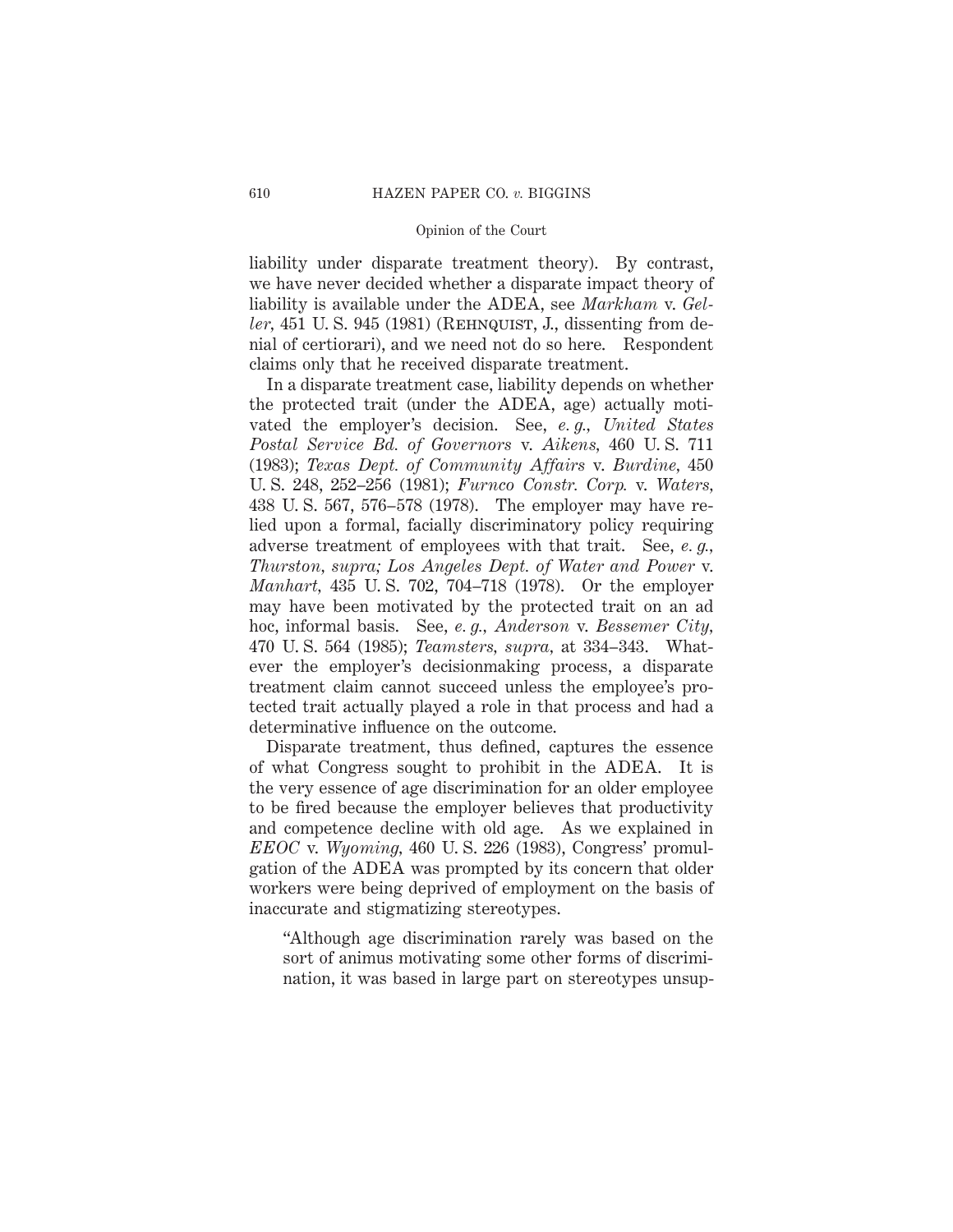ported by objective fact . . . . Moreover, the available empirical evidence demonstrated that arbitrary age lines were in fact generally unfounded and that, as an overall matter, the performance of older workers was at least as good as that of younger workers." *Id.,* at 231.

Thus the ADEA commands that "employers are to evaluate [older] employees . . . on their merits and not their age." *Western Air Lines, Inc.* v. *Criswell,* 472 U. S. 400, 422 (1985). The employer cannot rely on age as a proxy for an employee's remaining characteristics, such as productivity, but must instead focus on those factors directly.

When the employer's decision *is* wholly motivated by factors other than age, the problem of inaccurate and stigmatizing stereotypes disappears. This is true even if the motivating factor is correlated with age, as pension status typically is. Pension plans typically provide that an employee's accrued benefits will become nonforfeitable, or "vested," once the employee completes a certain number of years of service with the employer. See 1 J. Mamorsky, Employee Benefits Law § 5.03 (1992). On average, an older employee has had more years in the work force than a younger employee, and thus may well have accumulated more years of service with a particular employer. Yet an employee's age is analytically distinct from his years of service. An employee who is younger than 40, and therefore outside the class of older workers as defined by the ADEA, see 29 U. S. C. § 631(a), may have worked for a particular employer his entire career, while an older worker may have been newly hired. Because age and years of service are analytically distinct, an employer can take account of one while ignoring the other, and thus it is incorrect to say that a decision based on years of service is necessarily "age based."

The instant case is illustrative. Under the Hazen Paper pension plan, as construed by the Court of Appeals, an employee's pension benefits vest after the employee completes 10 years of service with the company. Perhaps it is true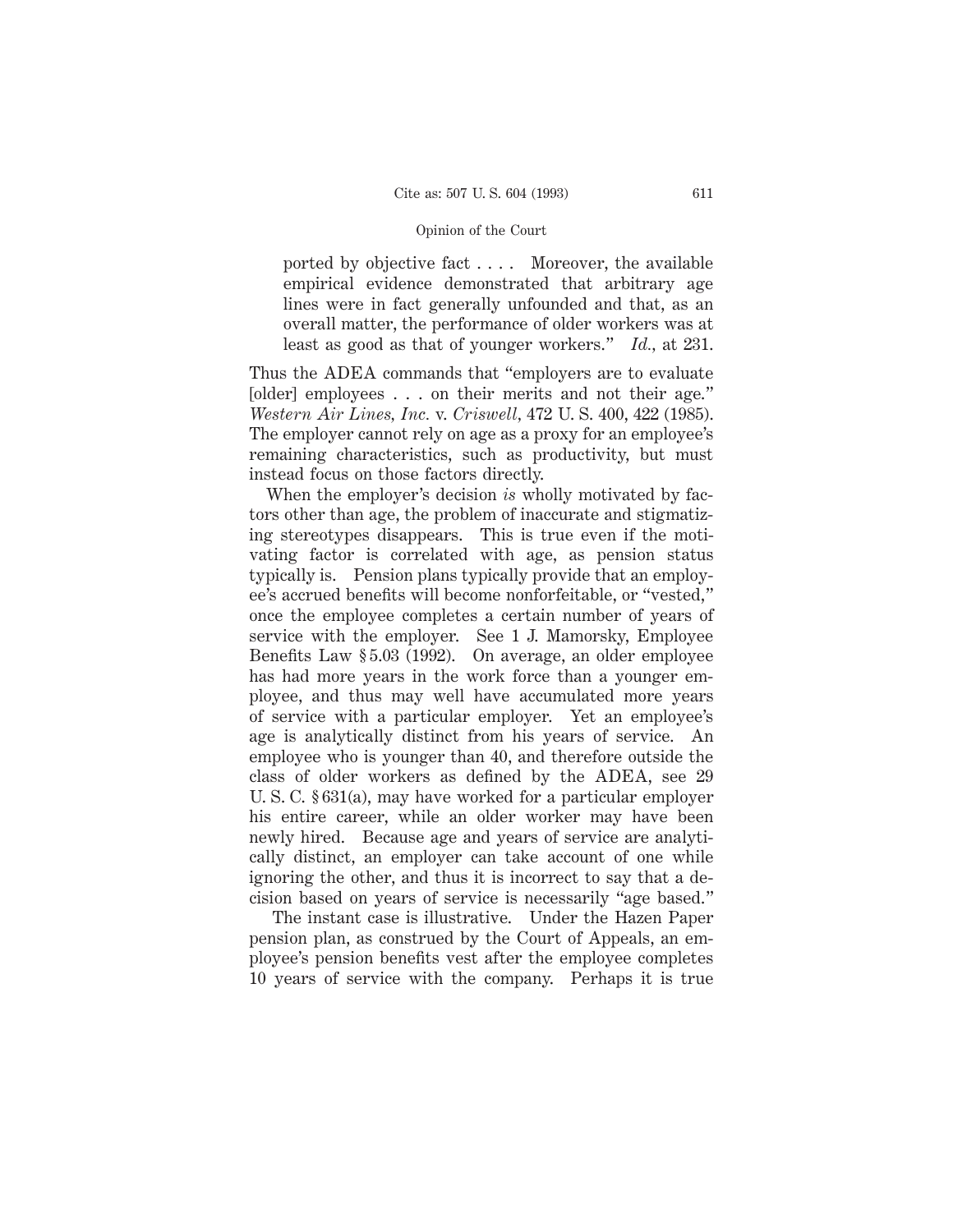that older employees of Hazen Paper are more likely to be "close to vesting" than younger employees. Yet a decision by the company to fire an older employee solely because he has nine-plus years of service and therefore is "close to vesting" would not constitute discriminatory treatment on the basis of age. The prohibited stereotype ("Older employees are likely to be –––") would not have figured in this decision, and the attendant stigma would not ensue. The decision would not be the result of an inaccurate and denigrating generalization about age, but would rather represent an *accurate* judgment about the employee—that he indeed is "close to vesting."

We do not mean to suggest that an employer *lawfully* could fire an employee in order to prevent his pension benefits from vesting. Such conduct is actionable under § 510 of ERISA, as the Court of Appeals rightly found in affirming judgment for respondent under that statute. See *Ingersoll-Rand Co.* v. *McClendon,* 498 U. S. 133, 142–143 (1990). But it would not, without more, violate the ADEA. That law requires the employer to ignore an employee's age (absent a statutory exemption or defense); it does not specify *further* characteristics that an employer must also ignore. Although some language in our prior decisions might be read to mean that an employer violates the ADEA whenever its reason for firing an employee is improper *in any respect,* see *McDonnell Douglas Corp.* v. *Green,* 411 U. S. 792, 802 (1973) (creating proof framework applicable to ADEA) (employer must have "legitimate, nondiscriminatory reason" for action against employee), this reading is obviously incorrect. For example, it cannot be true that an employer who fires an older black worker because the worker is black thereby violates the ADEA. The employee's race is an improper reason, but it is improper under Title VII, not the ADEA.

We do not preclude the possibility that an employer who targets employees with a particular pension status on the assumption that these employees are likely to be older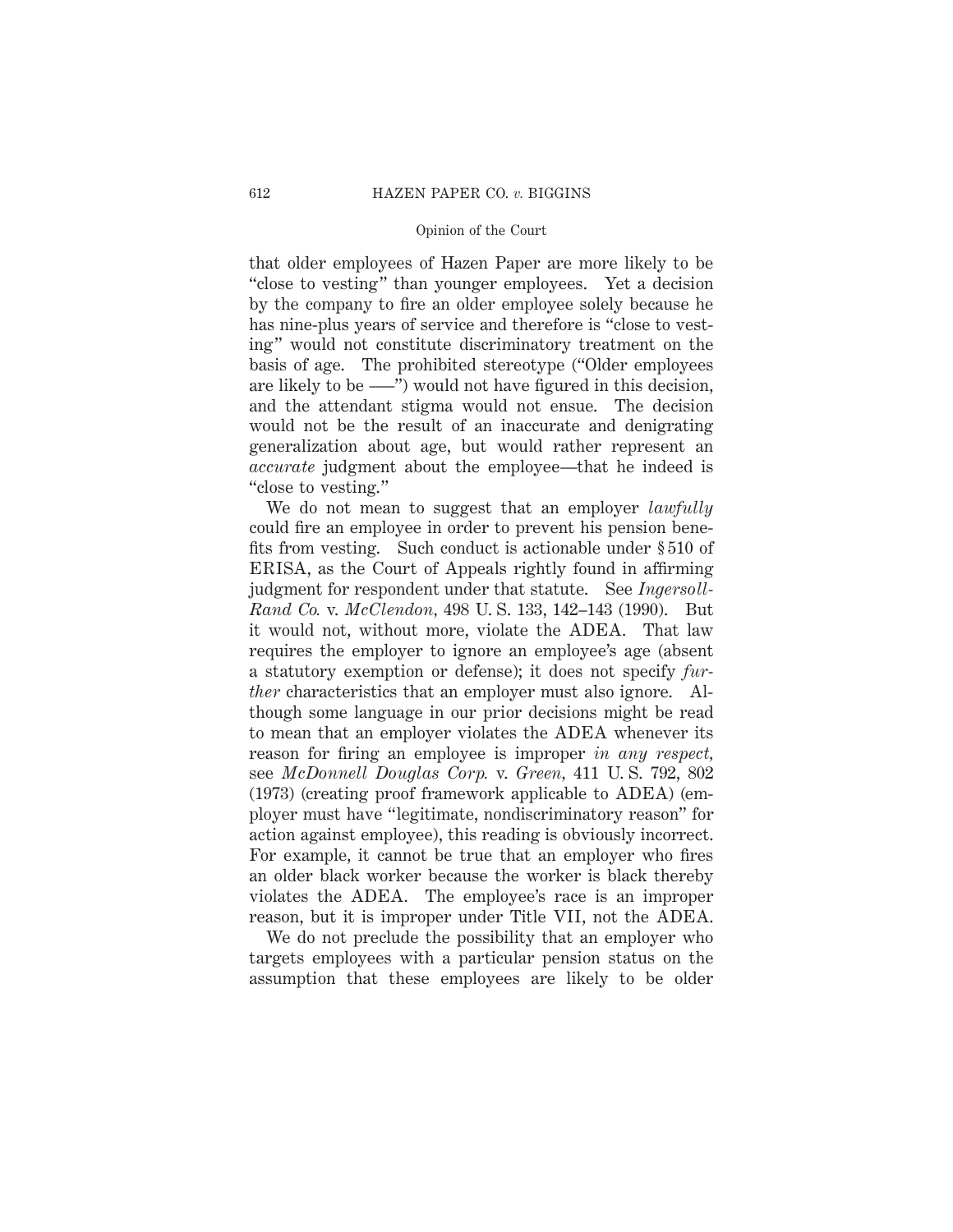thereby engages in age discrimination. Pension status may be a proxy for age, not in the sense that the ADEA makes the two factors equivalent, cf. *Metz,* 828 F. 2d, at 1208 (using "proxy" to mean statutory equivalence), but in the sense that the employer may suppose a correlation between the two factors and act accordingly. Nor do we rule out the possibility of dual liability under ERISA and the ADEA where the decision to fire the employee was motivated both by the employee's age and by his pension status. Finally, we do not consider the special case where an employee is about to vest in pension benefits as a result of his *age,* rather than years of service, see 1 Mamorsky, *supra,* at § 5.02[2], and the employer fires the employee in order to prevent vesting. That case is not presented here. Our holding is simply that an employer does not violate the ADEA just by interfering with an older employee's pension benefits that would have vested by virtue of the employee's years of service.

Besides the evidence of pension interference, the Court of Appeals cited some additional evidentiary support for ADEA liability. Although there was no direct evidence of petitioners' motivation, except for two isolated comments by the Hazens, the Court of Appeals did note the following indirect evidence: Respondent was asked to sign a confidentiality agreement, even though no other employee had been required to do so, and his replacement was a younger man who was given a less onerous agreement. 953 F. 2d, at 1411. In the ordinary ADEA case, indirect evidence of this kind may well suffice to support liability if the plaintiff also shows that the employer's explanation for its decision—here, that respondent had been disloyal to Hazen Paper by doing business with its competitors—is "'unworthy of credence.'" *Aikens,* 460 U. S., at 716 (quoting *Burdine,* 450 U. S., at 256). But inferring age motivation from the implausibility of the employer's explanation may be problematic in cases where other unsavory motives, such as pension interference, were present. This issue is now before us in the Title VII con-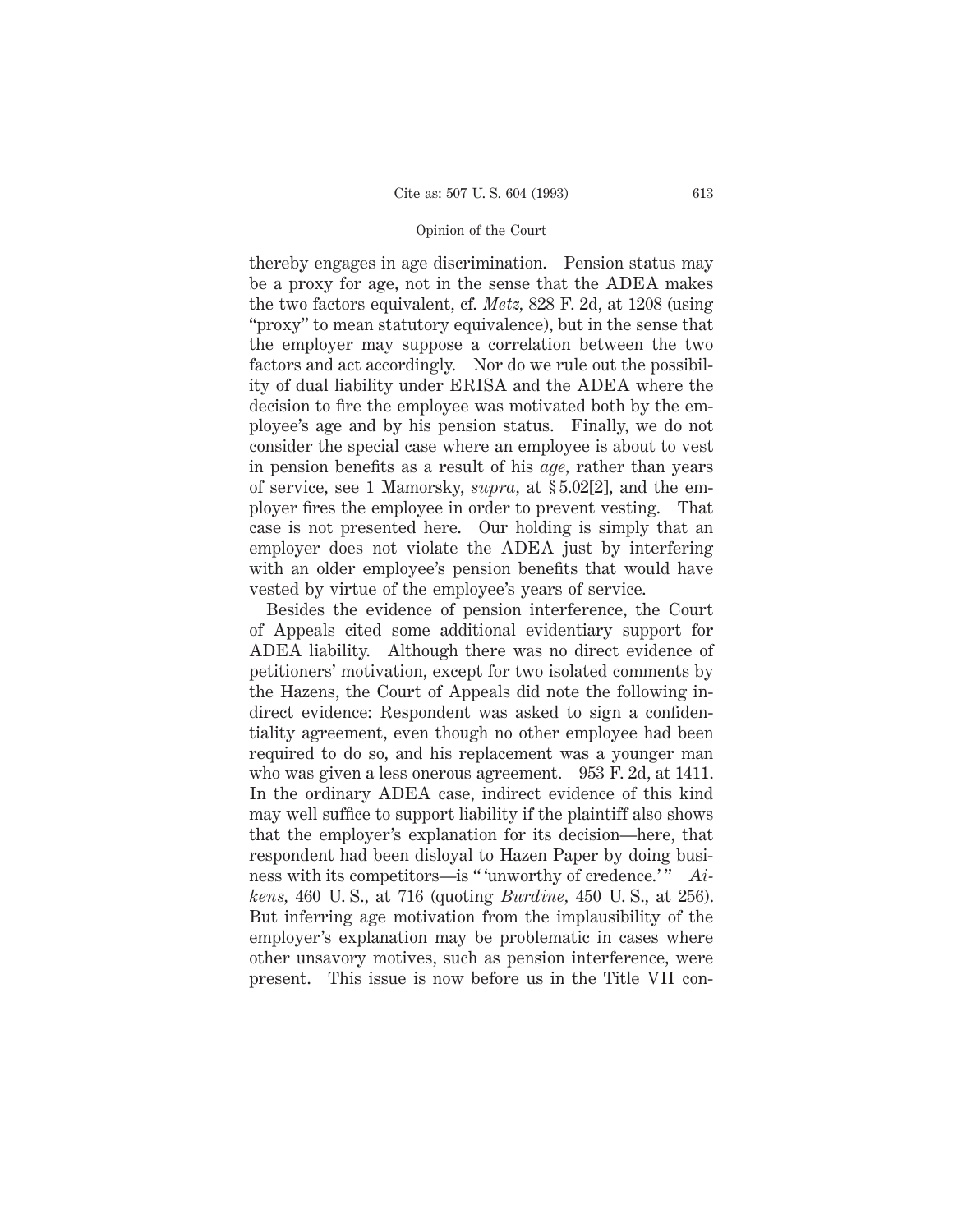text, see *Hicks* v. *St. Mary's Honor Center,* 970 F. 2d 487 (CA8 1992), cert. granted, 506 U. S. 1042 (1993), and we will not address it prematurely. We therefore remand the case for the Court of Appeals to reconsider whether the jury had sufficient evidence to find an ADEA violation.

B

Because we remand for further proceedings, we also address the second question upon which certiorari was granted: the meaning of "willful" in § 7(b) of the ADEA, which provides for liquidated damages in the case of a "willful" violation.

In *Thurston,* we thoroughly analyzed § 7(b) and concluded that "a violation of the Act [would be] 'willful' if the employer knew or showed reckless disregard for the matter of whether its conduct was prohibited by the ADEA." 469 U. S., at 126 (internal quotation marks and ellipsis omitted). We sifted through the legislative history of § 7(b), which had derived from § 16(a) of the Fair Labor Standards Act of 1938 (FLSA), 52 Stat. 1069, as amended, 29 U. S. C. § 216(a), and determined that the accepted judicial interpretation of § 16(a) at the time of the passage of the ADEA supported the "knowledge or reckless disregard" standard. See 469 U. S., at 126. We found that this standard was consistent with the meaning of "willful" in other criminal and civil statutes. See *id.,* at 126–127. Finally, we observed that Congress aimed to create a "two-tiered liability scheme," under which some, but not all, ADEA violations would give rise to liquidated damages. We therefore rejected a broader definition of "willful" providing for liquidated damages whenever the employer knew that the ADEA was "in the picture." See *id.,* at 127–128.

In *McLaughlin* v. *Richland Shoe Co.,* 486 U. S. 128 (1988), an FLSA case, we reaffirmed the *Thurston* standard. The question in *Richland Shoe* was whether the limitations pro-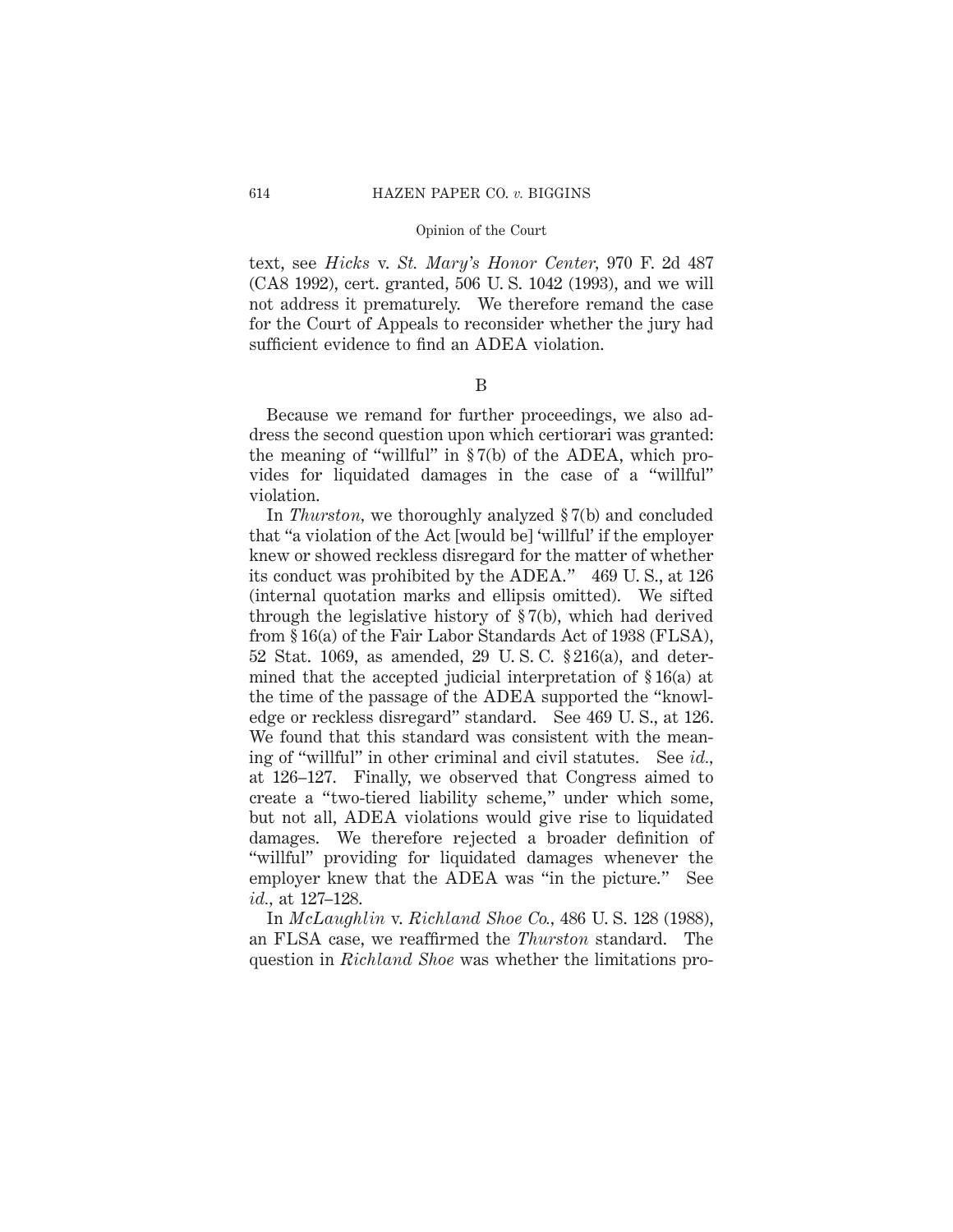vision of the FLSA, creating a 3-year period for "willful" violations, should be interpreted consistently with *Thurston.* We answered that question in the affirmative.

"The word 'willful' is widely used in the law, and, although it has not by any means been given a perfectly consistent interpretation, it is generally understood to refer to conduct that is not merely negligent. The standard of willfulness that was adopted in *Thurston* that the employer either knew or showed reckless disregard for the matter of whether its conduct was prohibited by the statute—is surely a fair reading of the plain language of the Act." 486 U.S., at 133.

Once again we rejected the "in the picture standard" because it would "virtually obliterat[e] any distinction between willful and nonwillful violations." *Id.,* at 132–133.

Surprisingly, the Courts of Appeals continue to be confused about the meaning of the term "willful" in § 7(b) of the ADEA. A number of Circuits have declined to apply *Thurston* to what might be called an informal disparate treatment case—where age has entered into the employment decision on an ad hoc, informal basis rather than through a formal policy. At least one Circuit refuses to impose liquidated damages in such a case unless the employer's conduct was "outrageous." See, *e. g., Lockhart* v. *Westinghouse Credit Corp.,* 879 F. 2d 43, 57–58 (CA3 1989). Another requires that the underlying evidence of liability be direct rather than circumstantial. See, *e. g., Neufeld* v. *Searle Laboratories,* 884 F. 2d 335, 340 (CA8 1989). Still others have insisted that age be the "predominant," rather than simply a determinative, factor. See, *e. g., Spulak* v. *K Mart Corp.,* 894 F. 2d 1150, 1159 (CA10 1990); *Schrand* v. *Federal Pacific Elec. Co.,* 851 F. 2d 152, 158 (CA6 1988). The chief concern of these Circuits has been that the application of *Thurston* would defeat the two-tiered system of liability intended by Congress, because every employer that engages in informal age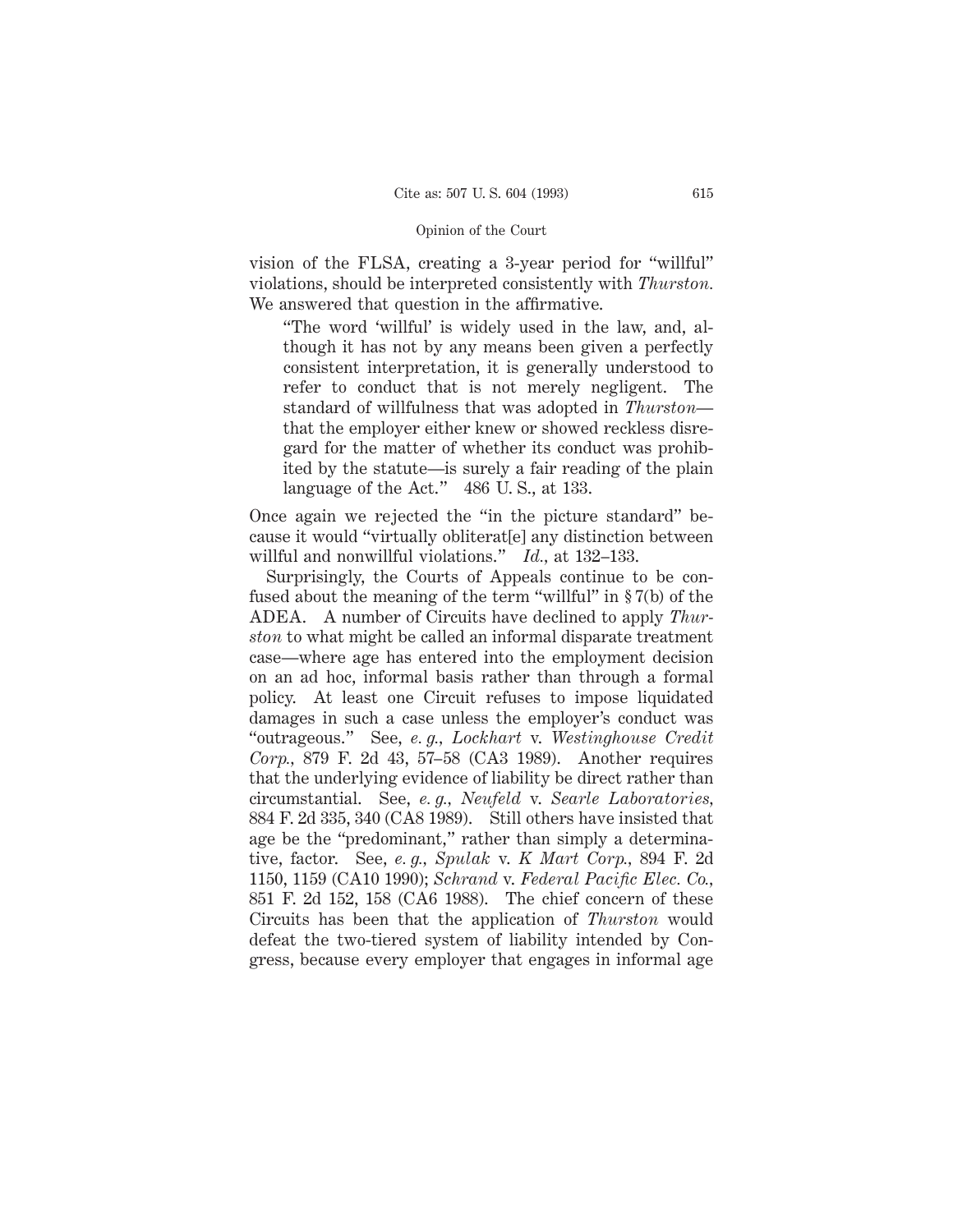discrimination knows or recklessly disregards the illegality of its conduct.

We believe that this concern is misplaced. The ADEA does not provide for liquidated damages "where consistent with the principle of a two-tiered liability scheme." It provides for liquidated damages where the violation was "willful." That definition must be applied here unless we overrule *Thurston,* or unless there is some inherent difference between this case and *Thurston* to cause a shift in the meaning of the word "willful."

As for the first possibility, petitioners have not persuaded us that *Thurston* was wrongly decided, let alone that we should depart from the rule of *stare decisis.* The two-tiered liability principle was simply one interpretive tool among several that we used in *Thurston* to decide what Congress meant by the word "willful," and in any event we continue to believe that the "knowledge or reckless disregard" standard will create two tiers of liability across the range of ADEA cases. It is not true that an employer who knowingly relies on age in reaching its decision invariably commits a knowing or reckless violation of the ADEA. The ADEA is not an unqualified prohibition on the use of age in employment decisions, but affords the employer a "bona fide occupational qualification" defense, see 29 U. S. C. § 623(f)(1), and exempts certain subject matters and persons, see, *e. g.,* § 623(f)(2) (exemption for bona fide seniority systems and employee benefit plans); § 631(c) (exemption for bona fide executives and high policymakers). If an employer incorrectly but in good faith and nonrecklessly believes that the statute permits a particular age-based decision, then liquidated damages should not be imposed. See *Richland Shoe, supra,* at 135, n. 13. Indeed, in *Thurston* itself we upheld liability but *reversed* an award of liquidated damages because the employer "acted [nonrecklessly] and in good faith in attempting to determine whether [its] plan would violate the ADEA." 469 U. S., at 129.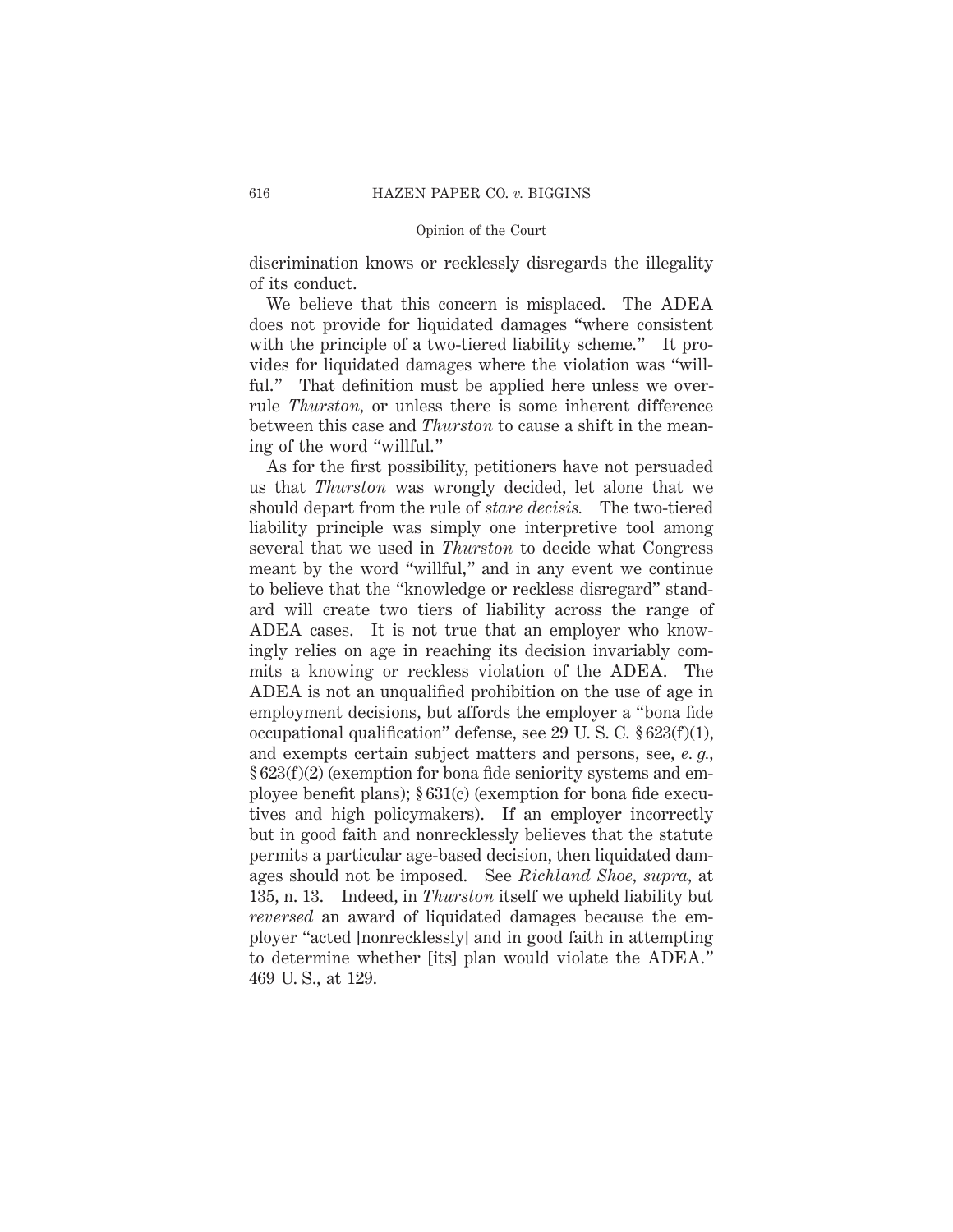### Kennedy, J., concurring

Nor do we see how the instant case can be distinguished from *Thurston,* assuming that petitioners did indeed fire respondent because of his age. The only distinction between *Thurston* and the case before us is the existence of formal discrimination. Age entered into the employment decision there through a formal and publicized policy, and not as an undisclosed factor motivating the employer on an ad hoc basis, which is what respondent alleges occurred here. But surely an employer's reluctance to acknowledge its reliance on the forbidden factor should not cut *against* imposing a penalty. It would be a wholly circular and self-defeating interpretation of the ADEA to hold that, in cases where an employer more likely knows its conduct to be illegal, knowledge alone does not suffice for liquidated damages. We therefore reaffirm that the *Thurston* definition of "willful" that the employer either knew or showed reckless disregard for the matter of whether its conduct was prohibited by the statute—applies to all disparate treatment cases under the ADEA. Once a "willful" violation has been shown, the employee need not additionally demonstrate that the employer's conduct was outrageous, or provide direct evidence of the employer's motivation, or prove that age was the predominant, rather than a determinative, factor in the employment decision.

The judgment of the Court of Appeals is vacated, and the case is remanded for further proceedings consistent with this opinion.

### *So ordered.*

JUSTICE KENNEDY, with whom THE CHIEF JUSTICE and JUSTICE THOMAS join, concurring.

I agree with the Court that the Court of Appeals placed improper reliance on respondent's evidence of pension interference and that the standard for determining willfulness announced in *Trans World Airlines, Inc.* v. *Thurston,* 469 U. S. 111 (1985), applies to individual acts of age discrimination as